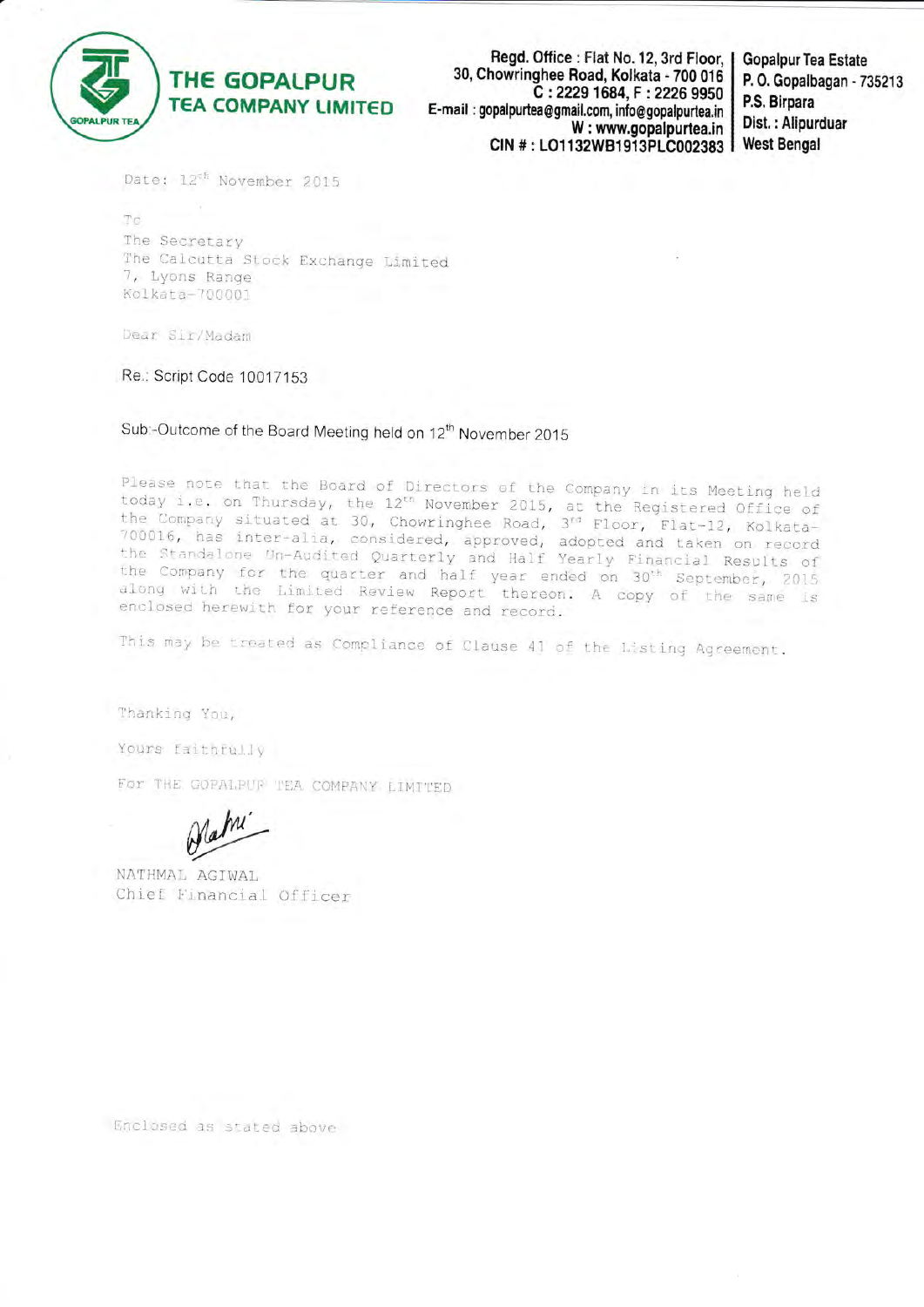# B.SINGHAL & CO Chartered Accountants

### **LIMITED REVIEW REPORT**

The Board of Directors The Gopalpur Tea Company Limited 30 Chowringhee Road<br>Kolkata 700 016

- 1. We have reviewed the accompanying statement of un-audited financial results for the quarter ended 30<sup>th</sup> September, 2015 in which are incorporated the results ('interim financial information') of The Gopalpur Tea Company Limited prepared by the Company pursuant to Clause 4l of the Listing Agreement with the Stock Exchanges in India, which has been initialed by us for identification purpose. This statement is the responsibility of the Company's management and has been approved by the Board of Directors/Committee of Board of Directors. Our responsibility is to issue a report on the Statement based on our review.
- We conducted our review in accordance with the Standard on Review Engagement 2. (SRE) 2400, "Engagements to Review Financial Statements" issued by the Institute of Chartered Accountants of India. This Standard requires that we plan and perform the review to obtain moderate assurance as to whether the financial statements are free of material misstatement.
- 3. A review is limited primarily to inquiries of company personnel and analytical procedures applied to financial data and thus provides less assurance than an audit. We have not performed an audit and accordingly, we do not express an audit opinion.
- 4. Based on our review conducted as above, nothing has come to our attention that causes us to believe that the Statement prepared , fairly in all material respects, in accordance with the applicable Accounting Standards notified pursuant to the Companies as per Section 133 of the Companies Act, 2013 and other recognized accounting practices and policies, has not disclosed the information required to be disclosed in terms of Clause 4l of the Listing Agreement including the manner in which it is to be disclosed, or that it contains any material misstatement.

Place : Kolkata Date: 12<sup>th</sup> November, 2015

( B.P. Khandelwal) Partner Mem. No. 061382

 $\int_{\mathbb{R}} \psi$ 

 $\ell_{\mu\nu}$  $\iota$  ,  $\iota$  ,  $\iota$ 

For B. SINGHAL & CO Chartered Accountants FRN 3I2I97E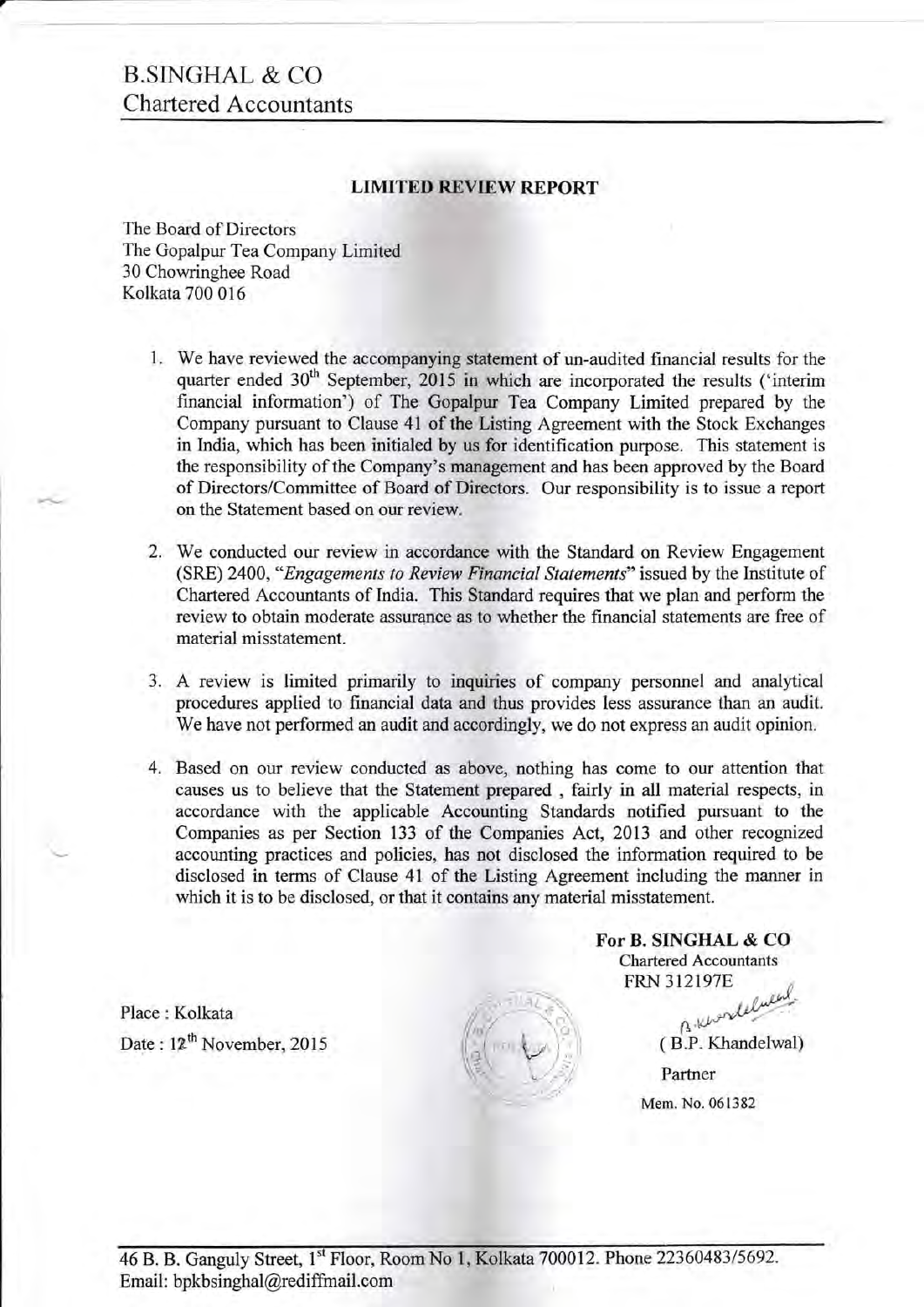### THE GOPALPUR TEA CO. LTD.

Corporate Indentity Number : L01132WB1913PLC002383 Regd . Office : Flat-12, 3rd florr, 30 chowringhee Road, Kolkata -700016 Phone : 033-22291725, Ema;i, : gopalpurtea@gmail.com

#### UN AUDITED FINANCIAL RESULTS FOR THE QUARTER/HALF YEAR ENDED 3OTH SEPTEMBER 2015

 $(3 \text{ In } \text{Lacs})$ 

Acc

|                         |                                                                                                    | <b>Three Months</b> |              |            | <b>Six Months</b> |            | Year Ended |  |
|-------------------------|----------------------------------------------------------------------------------------------------|---------------------|--------------|------------|-------------------|------------|------------|--|
| SI.                     | <b>PARTICULARS</b>                                                                                 | Ended               | Ended        | Ended      | Ended             | Ended      | Ended      |  |
| No.                     |                                                                                                    | 30.09.2015          | 30.06.2015   | 30.09.2014 | 30.09.2015        | 30.09.2014 | 31.03.2015 |  |
|                         |                                                                                                    |                     | (Un Audited) |            | (Un Audited)      |            | (Audited)  |  |
| 1                       | <b>Income from Operations</b>                                                                      |                     |              |            |                   |            |            |  |
|                         | (a) Net Sales/Income from Operations                                                               | 543.72              | 354.97       | 409.65     | 898.70            | 514.10     | 1,712.52   |  |
|                         | (b)Other Operating Income                                                                          |                     |              | a.         |                   |            |            |  |
|                         | <b>Total Income from Operations(net)</b>                                                           | 543.72              | 354.97       | 409.65     | 898.70            | 514.10     | 1,712.52   |  |
| $\overline{2}$          | Expenses                                                                                           |                     |              |            |                   |            |            |  |
|                         | (a) Purchases of stock-in-trade                                                                    |                     |              |            |                   |            |            |  |
|                         | (b) Changes in inventories of stock-in-trade                                                       | (51.64)             | (53.19)      | (145.99)   | (104.83)          | (351.72)   | 1.97       |  |
|                         | (c)Employee benefits expense                                                                       | 215.08              | 185.22       | 160.47     | 400.29            | 307.16     | 821.36     |  |
|                         | (d) Depreciation and amortisation expense                                                          | 15.34               | 9.76         | 9.60       | 25.10             | 19.10      | 48.16      |  |
|                         | (e) Other expenses                                                                                 | 154.42              | 144.38       | 302.77     | 298.81            | 437.59     | 809.01     |  |
|                         | Total                                                                                              | 333.20              | 286.17       | 326.85     | 619.37            | 412.13     | 1,680.50   |  |
| 3                       | Profit / (Loss) from operations before other income,<br>finance costs and exceptional items (1-2)  | 210.52              | 68.80        | 82.80      | 279.33            | 101.97     | 32.02      |  |
| 4                       | Other Income                                                                                       | 0.04                | 0.12         | 0.25       | 0.16              | 0.47       | 8.27       |  |
| 5                       | Profit / (Loss) from ordinary activities before finance<br>costs and exceptional items $(3 + 4)$   | 210.56              | 68.92        | 83.05      | 279.49            | 102.44     | 40.29      |  |
| 6                       | Finance costs                                                                                      | 1.23                | 3.32         | 6.66       | 4.54              | 15.07      | 25.97      |  |
| 7                       | Profit / (Loss) from ordinary activities after finance<br>costs but before exceptional items (5-6) | 209.33              | 65.60        | 76.39      | 274.95            | 87.37      | 14.32      |  |
| $\overline{\mathbf{8}}$ | Exceptional items (Capital Advances w/off)                                                         |                     |              |            |                   |            |            |  |
| 9                       | Profit / (Loss) from ordinary activities before tax (7 -<br>8)                                     | 209.33              | 65.60        | 76.39      | 274.95            | 87.37      | 14.32      |  |
| 10                      | Tax expense including Deferred Tax                                                                 | 6.61                | 2.76         | 7.65       | 9.37              | 10.38      | (2.70)     |  |
| 11                      | Net Profit / (Loss) from ordinary activities after tax<br>$(9 - 10)$                               | 202.72              | 62.84        | 68.74      | 265.58            | 76.99      | 17.02      |  |
| 12                      | Extraordinary items (net of tax expense)                                                           |                     |              |            |                   |            | ÷          |  |
| 13                      | Net Profit / (Loss) for the period (11 - 12)                                                       | 202.72              | 62.84        | 68.74      | 265.58            | 76.99      | 17.02      |  |
| 14                      | Paid-up equity share capital (Face Value ₹ 15<br>each/share)                                       | 455.89              | 455.89       | 455.89     | 455.89            | 455.89     | 455.89     |  |
| 15                      | <b>Reserve excluding Revaluation</b>                                                               | ۰                   | $\sim$       | ×          | ÷.                | ÷          | 443.47     |  |
| 16.i                    | Earnings per share (before exceptional items)                                                      |                     |              |            |                   |            |            |  |
|                         | (a) Basic                                                                                          | 6.67                | 2.07         | 2.26       | 8.74              | 2.53       | 0.56       |  |
|                         | (b) Diluted                                                                                        | 6.67                | 2.07         | 2.26       | 8.74              | 2.53       | 0.56       |  |
|                         | 16.ii Earnings per share (after exceptional items)                                                 |                     |              |            |                   |            |            |  |
|                         | (a) Basic                                                                                          | 6.67                | 2.07         | 2.26       | 8.74              | 2.53       | 0.56       |  |
|                         | (b) Diluted                                                                                        | 6.67                | 2.07         | 2.26       | 8.74              | 2.53       | 0.56       |  |

PART II

**I** 

 $\sim$ 

|        |                                                                                                |                     |                     |                     |                     |                     | (₹ In Lacs)         |
|--------|------------------------------------------------------------------------------------------------|---------------------|---------------------|---------------------|---------------------|---------------------|---------------------|
|        |                                                                                                |                     | <b>Three Months</b> |                     |                     | <b>Six Months</b>   | Year                |
|        | PARTICULARS OF SHAREHOLDINGS                                                                   | Ended<br>30.09.2015 | Ended<br>30.06.2015 | Ended<br>30.09.2014 | Ended<br>30.09.2015 | Ended<br>30.09.2014 | Ended<br>31.03.2015 |
| A<br>1 | <b>Particulars of Shareholding</b><br><b>Public Shareholding</b>                               |                     |                     |                     |                     |                     |                     |
|        | - No. of Shares<br>-- Percentage of Shareholding                                               | 809700<br>26.64%    | 809700<br>26.64%    | 809700<br>26.64%    | 809700<br>26.64%    | 809700<br>26.64%    | 809700<br>26.64%    |
|        | Promoters and Promoter Group Shareholding **<br>(a) Pledged/Encumbered                         |                     |                     |                     |                     |                     |                     |
|        | - Number of Shares                                                                             | Nil                 | Nil                 | Nil                 | Nil                 | Nil                 | Nil                 |
|        | Percentage of Shares (as a % of the total<br>۰<br>shareholding of promoter and promoter group) | Nil                 | Nil                 | Nil                 | Nil                 | Nil                 | Nil                 |
|        | Percentage of Shares (as a % of the total<br>shareholding of the total share capital of the    | Nil                 | Nil                 | Nil                 | Nil                 | Nil                 | Nil                 |
|        | b)Non-encumbered<br>Number of Shares                                                           | 2229572             | 2229572             | 2229572             | 2229572             | 2229572             | 2229572             |
|        | Percentage of Shares (as a % of the total<br>shareholding of promoter and promoter group)      | 100%                | 100%                | 100%                | 100%                | 100%                | 100%                |
|        | Percentage of Shares (as a % of the total<br>shareholding of the total share capital of the    | 73.36%              | 73.36%              | 73.36%              | 73.36%              | 73.36%              | 73.36%              |
|        | company)                                                                                       |                     |                     |                     |                     |                     |                     |